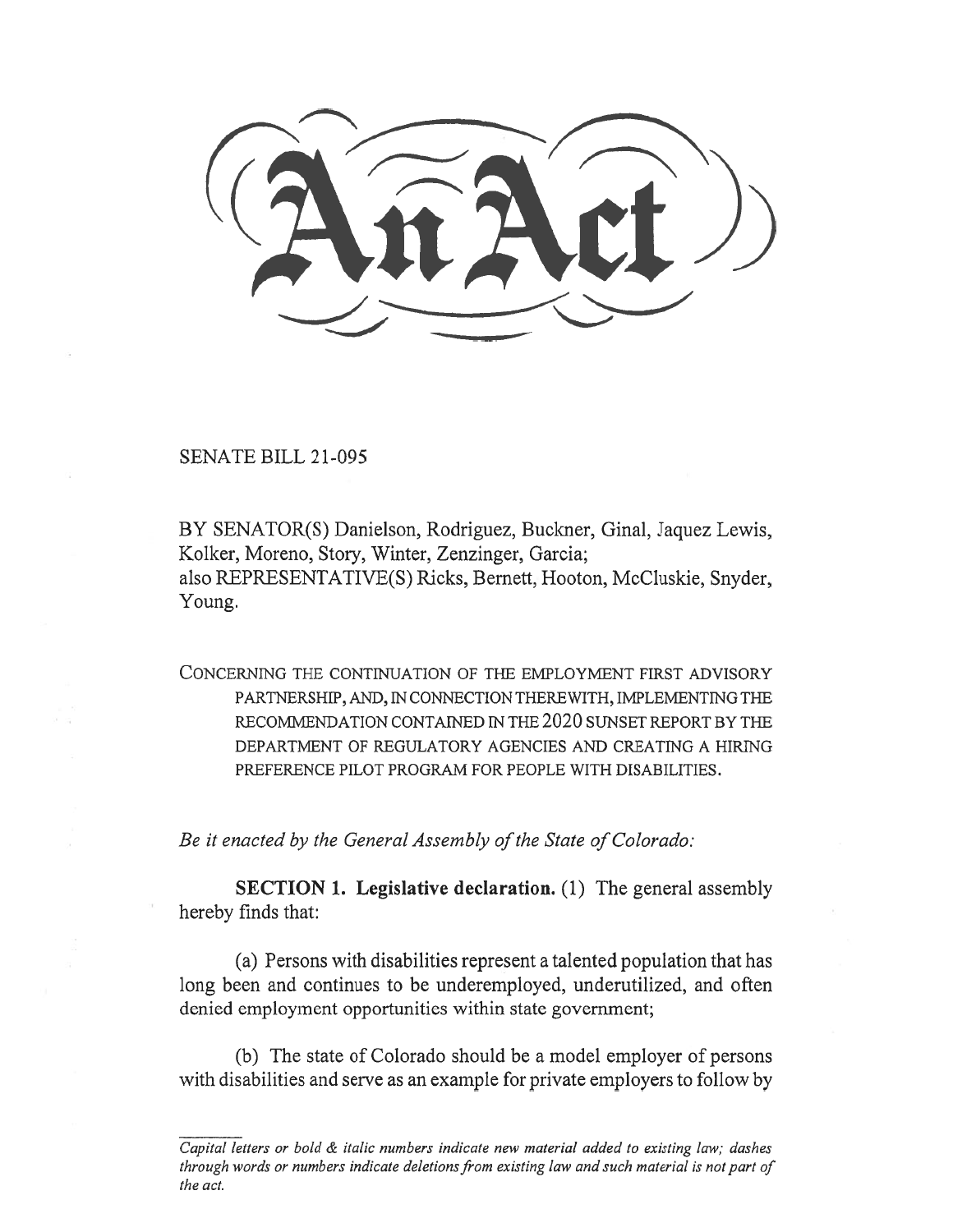creating programs and enacting policies that increase the inclusion of persons with disabilities in the state workforce;

(c) In many cases, an individual's experience as a person with a disability is an underappreciated asset in considering the person for state employment; and

(d) It is a strategic priority of the employment first advisory partnership to support the implementation of a state hiring program for persons with disabilities.

(2) Therefore, the general assembly intends to create a hiring preference pilot program for persons with disabilities to encourage state agencies to increase the number of employed persons with disabilities and improve the state's practices on recruiting and hiring persons with disabilities.

SECTION 2. In Colorado Revised Statutes, 8-84-303, repeal (8) as follows:

8-84-303. Employment first advisory partnership memorandum of understanding - reporting. (8)  $(a)$  This section is repealed, effective September 1, 2021.

 $(b)$  Prior to repeal of the employment-first-advisory-partnership, the department-of-regulatory-agencies-shall-conduct-a-sunset-review-pursuantto the provisions of section  $2-3-1203$ , C.R.S.

SECTION 3. In Colorado Revised Statutes, 8-84-304, repeal (4) as follows:

8-84-304. Duties of the employment first advisory partnership - strategic plan. (4)  $(a)$  This section is repealed, effective September 1,  $2021.$ 

 $(b)$ - Prior to repeal-of the employment-first-advisory partnership, the department-of-regulatory-agencies-shall-conduct-a-sunset-review-pursuantto the provisions of section  $2-3-1203$ .

SECTION 4. In Colorado Revised Statutes, 2-3-1203, repeal

PAGE 2-SENATE BILL 21-095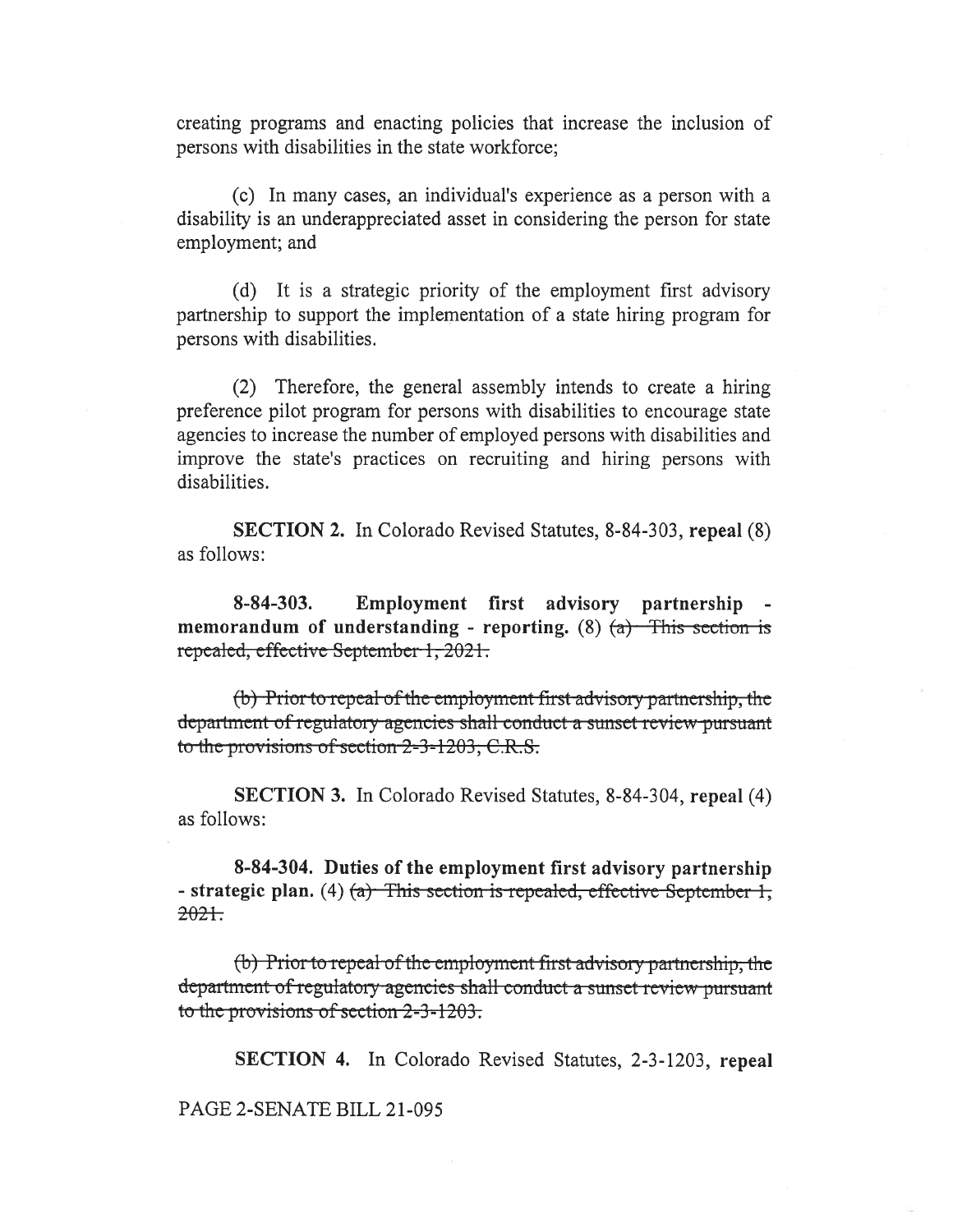$(12)(a)(VI)$  as follows:

2-3-1203. Sunset review of advisory committees - legislative declaration - definition - repeal. (12) (a) The following statutory authorizations for the designated advisory committees will repeal on September 1, 2021:

(VI) The employment first advisory partnership in the department of labor and employment described in sections 8-84-303 and 8-84-304.

SECTION 5. In Colorado Revised Statutes, 8-84-301, amend (1) as follows:

8-84-301. Definitions. As used in this part 3, unless the context otherwise requires:

(1) "Agency partners" means the department, the department of health care policy and financing, the department of education, the department of higher education, and the department of human services, THE COLORADO OFFICE OF EMPLOYMENT FIRST, JFK PARTNERS WITHIN THE DEPARTMENT OF PEDIATRICS OF THE UNIVERSITY OF COLORADO SCHOOL OF MEDICINE, AND THE UNIVERSITY OF COLORADO ANSCHUTZ MEDICAL CAMPUS.

SECTION 6. In Colorado Revised Statutes, 24-50-112.5, amend  $(1)(b)(I)$ ; and **add**  $(8)$  as follows:

24-50-112.5. Selection system - definitions - rules - report repeal.  $(1)$  (b) (I) Appointments and promotions to positions shall be based on a fair and open comparative analysis of candidates based on objective criteria. Selections shall be made without regard to race, color, creed, religion, national origin, ancestry, age, sexual orientation, marital status, or political affiliation and without regard to sex or disability except as otherwise provided by law OR SUBSECTION (8) OF THIS SECTION.

(8) Hiring preference pilot program for persons with disabilities. (a) (I) THE EXECUTIVE DIRECTOR OF THE DEPARTMENT OF LABOR AND EMPLOYMENT, IN COLLABORATION WITH THE STATE PERSONNEL DIRECTOR, SHALL DEVELOP AND IMPLEMENT A HIRING PREFERENCE PILOT PROGRAM FOR PERSONS WITH DISABILITIES APPLYING FOR A POSITION IN THE DEPARTMENT.

## PAGE 3-SENATE BILL 21-095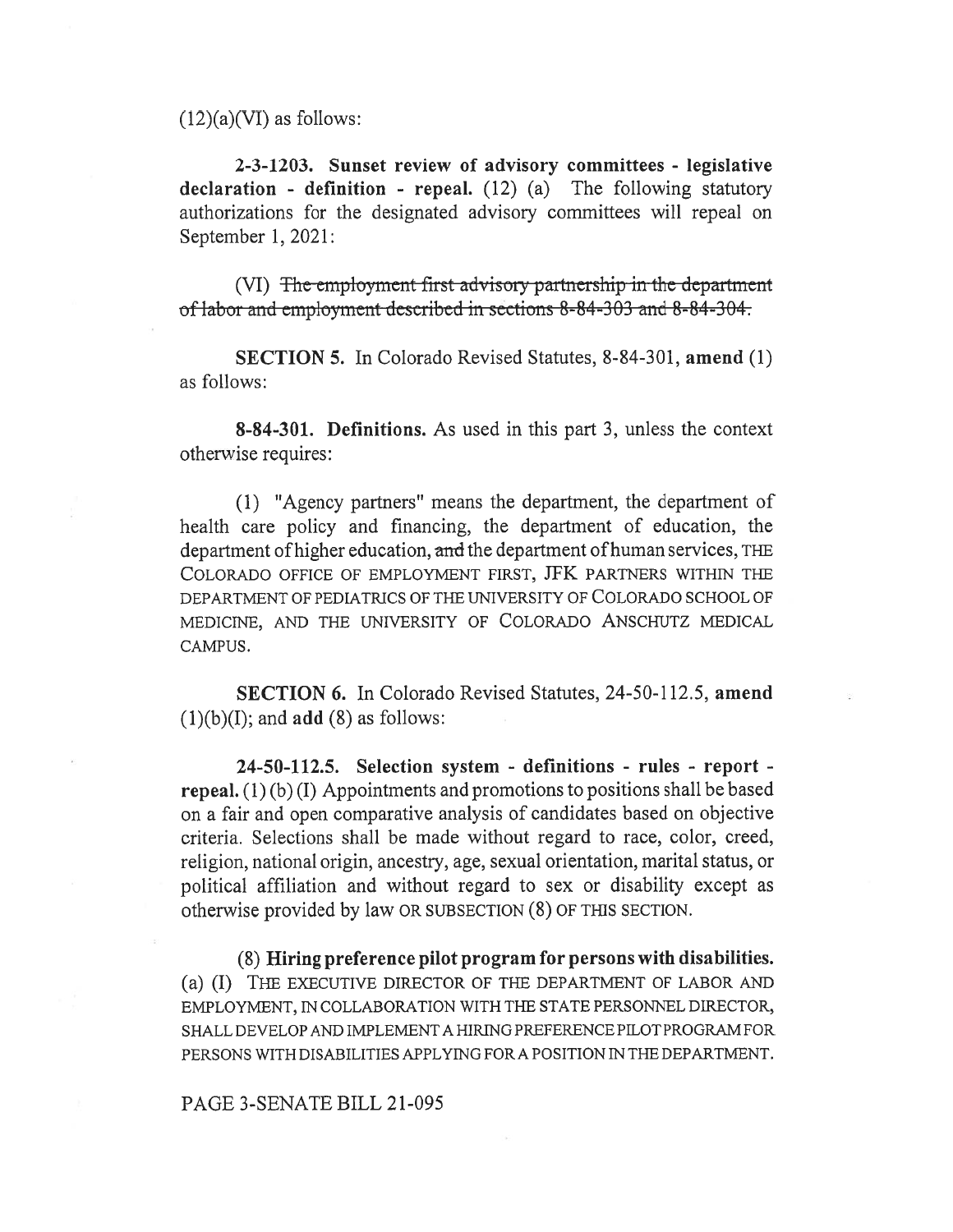(II) WHEN THE DEPARTMENT USES A NONNUMERICAL METHOD UNDER THE PILOT PROGRAM FOR THE COMPARATIVE ANALYSIS OF CANDIDATES FOR A POSITION IN THE DEPARTMENT, THE DEPARTMENT SHALL ADD ALL APPLICANTS WHO ARE ELIGIBLE FOR THE PREFERENCE FOR PEOPLE WITH DISABILITIES AND WHO MEET ALL MINIMUM AND SPECIAL QUALIFICATIONS UNDER THIS SUBSECTION (8) TO THE REFERRAL LIST FOR INTERVIEW.

(III) WHEN THE DEPARTMENT USES A NUMERICAL METHOD UNDER THE PILOT PROGRAM FOR THE COMPARATIVE ANALYSIS OF CANDIDATES FOR A POSITION IN THE DEPARTMENT, THE DEPARTMENT SHALL ADD FIVE POINTS TO THE FINAL SCORE OF THE APPLICANT WHEN ALL ELEMENTS OF THE SELECTION PROCESS ARE COMPLETED, BUT PRIOR TO REFERRAL OF AN APPLICANT FOR INTERVIEW FOR THE POSITION.

(IV) AN APPLICANT IS ELIGIBLE FOR A PREFERENCE UNDER THIS SUBSECTION (8) IF THE CANDIDATE:

(A) MEETS THE MINIMUM QUALIFICATIONS OR ANY OTHER REQUIREMENTS FOR THE POSITION;

(B) IS A PERSON WITH A DISABILITY, AS DEFINED IN THE FEDERAL "AMERICANS WITH DISABILITIES ACT OF 1990", 42 U.S.C. SEC. 12101 ET SEQ., AS AMENDED, WHO HAS VOLUNTARILY IDENTIFIED AS A PERSON WITH A DISABILITY ON THE APPLICATION FOR THE POSITION AND WHO HAS REQUESTED TO PARTICIPATE IN THE PILOT PROGRAM; AND

(C) SUBMITS PROOF OF A DISABILITY IN A FORM AND MANNER SPECIFIED UNDER THE PILOT PROGRAM.

(V) AN APPLICANT MAY BE GIVEN BOTH THE VETERAN'S PREFERENCE AND A DISABILITY PREFERENCE, BUT AN APPLICANT IS NOT ELIGIBLE FOR BOTH A DISABLED VETERAN'S PREFERENCE AND A DISABILITY PREFERENCE.

(b) THE PILOT PROGRAM IS NOT AVAILABLE TO A CANDIDATE SEEKING A PROMOTION OR TO A PERSON CURRENTLY EMPLOYED BY THE STATE.

(c) WHEN THE PILOT PROGRAM IS DEVELOPED UNDER THIS SUBSECTION (8):

## PAGE 4-SENATE BILL 21-095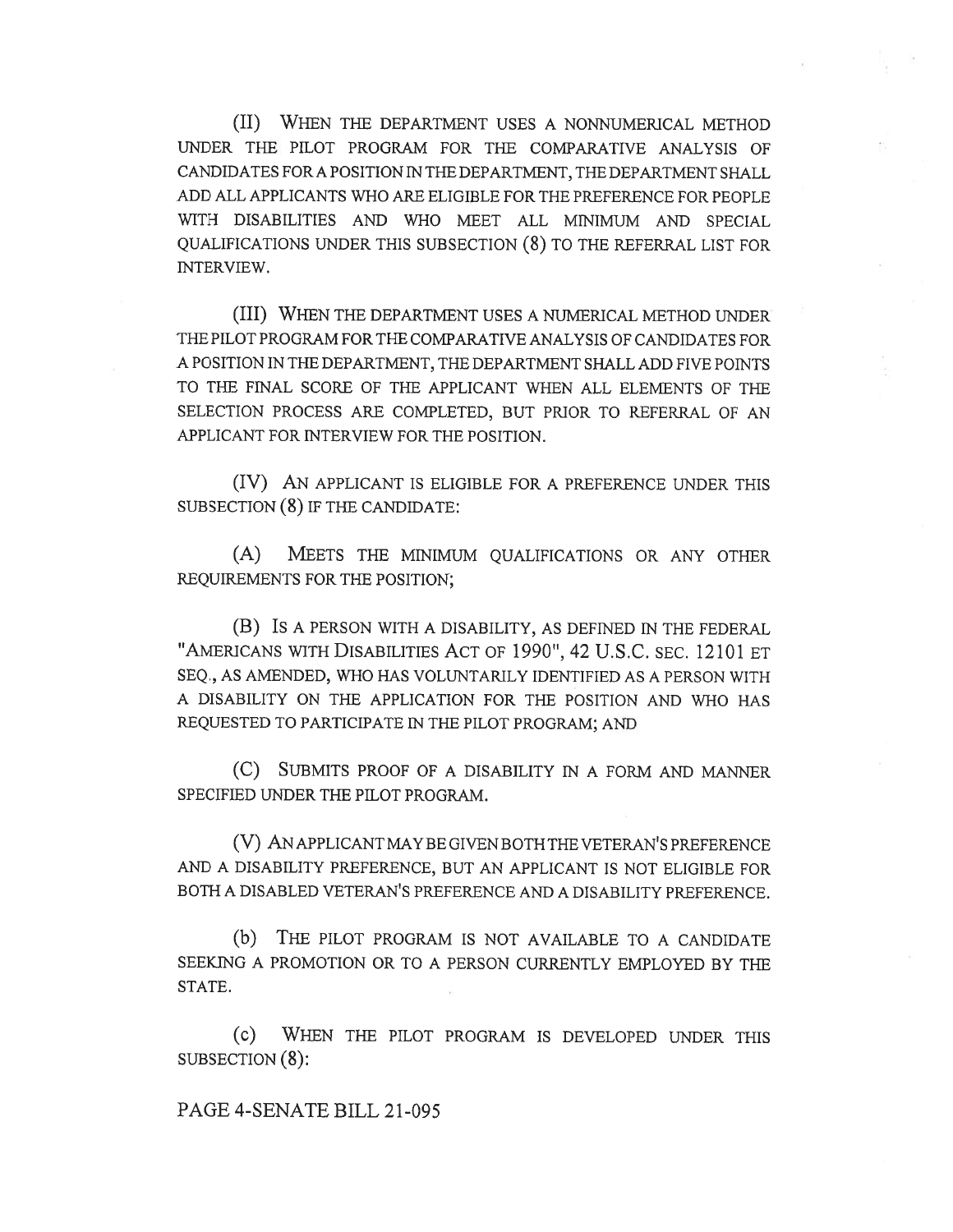(I) THE STATE PERSONNEL DIRECTOR SHALL ADOPT OR AMEND RULES AS NECESSARY TO ENABLE THE IMPLEMENTATION OF THE PILOT PROGRAM;

(II) THE DEPARTMENT SHALL IMPLEMENT THE PILOT PROGRAM NO LATER THAN JANUARY 1, 2023;

(III) THE STATE PERSONNEL DIRECTOR MAY ALLOW OTHER PRINCIPAL DEPARTMENTS TO IMPLEMENT THE PILOT PROGRAM FOR APPOINTMENTS TO POSITIONS WITHIN THOSE DEPARTMENTS; AND

(IV) THE PILOT PROGRAM MAY NOT BE USED BY ANY PRINCIPAL DEPARTMENT AFTER DECEMBER 31, 2027.

(d) BY NOVEMBER 1, 2027, ANY PRINCIPAL DEPARTMENT THAT PARTICIPATES IN THE PILOT PROGRAM SHALL SUBMIT A REPORT TO THE STATE PERSONNEL DIRECTOR. THE STATE PERSONNEL DIRECTOR SHALL COMPILE ALL REPORTS AND SUBMIT ONE FINAL REPORT TO THE HOUSE BUSINESS AFFAIRS AND LABOR COMMITTEE AND THE SENATE BUSINESS, LABOR, AND TECHNOLOGY COMMITTEE, OR ANY SUCCESSOR COMMITTEES. THE REPORT MUST INCLUDE AT LEAST THE FOLLOWING INFORMATION:

(I) THE PERIOD WHEN THE PILOT PROGRAM WAS USED BY THE DEPARTMENT;

(II) THE NUMBER OF APPLICANTS FOR APPOINTMENTS WITHIN THE DEPARTMENT THAT OPTED TO PARTICIPATE IN THE PILOT PROGRAM;

(III) THE NUMBER OF PERSONS WITH DISABILITIES WHO WERE APPOINTED TO POSITIONS WITHIN THE DEPARTMENT; AND

(IV) ANY OTHER DETERMINING FACTORS OF DATA THAT MAY AFFECT THE IMPLEMENTATION OF A PERMANENT PROGRAM.

(e) AS USED IN THIS SUBSECTION (8):

(I) "DEPARTMENT" MEANS THE DEPARTMENT OF LABOR AND EMPLOYMENT.

(II) "PILOT PROGRAM" MEANS THE HIRING PREFERENCE PILOT PROGRAM, CREATED IN THIS SUBSECTION (8), FOR PEOPLE WITH DISABILITIES.

## PAGE 5-SENATE BILL 21-095